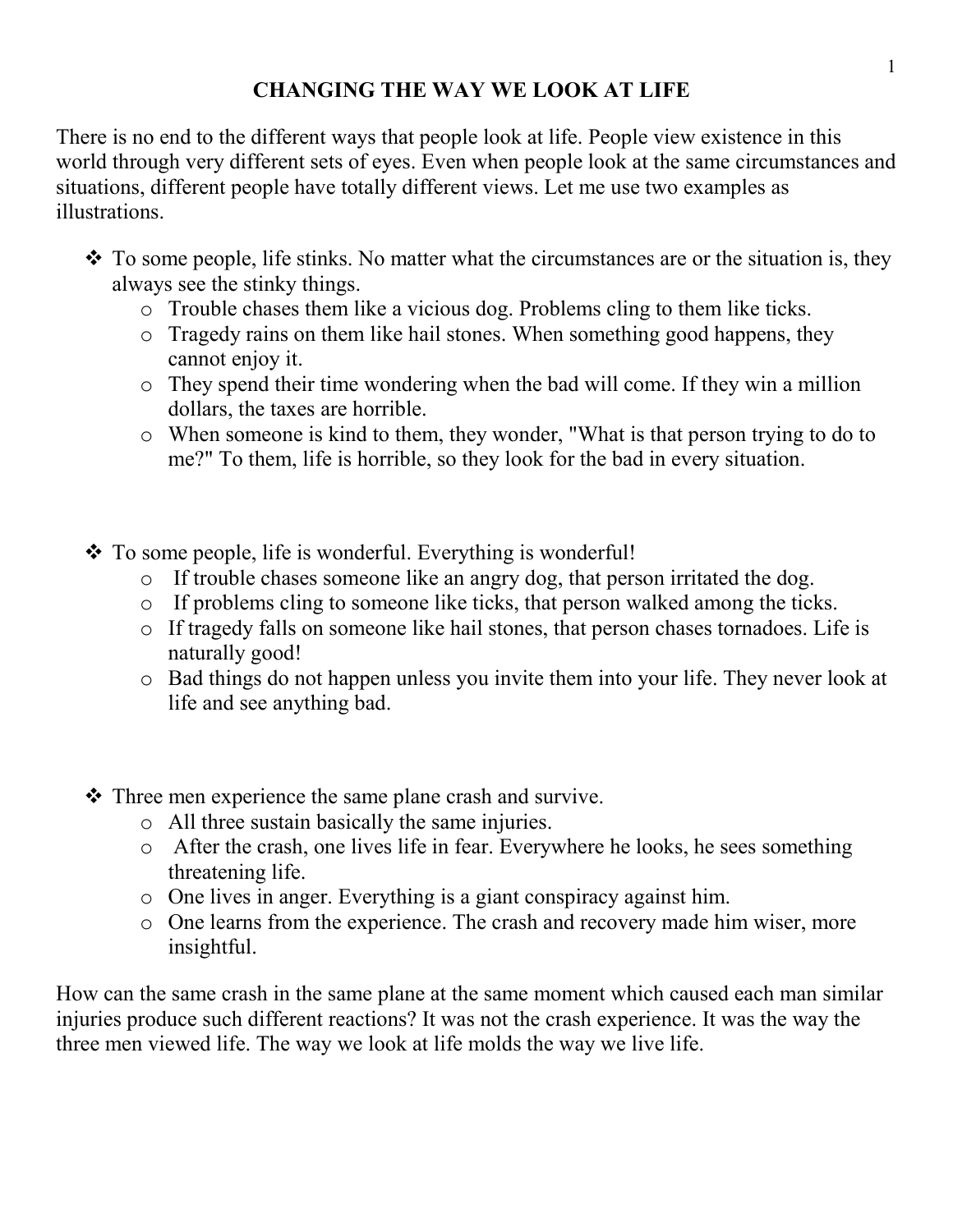## **I. Are you a Christian?**

- A. **If your answer is, "Yes," may I ask you a question: is it not obvious that something is basically incorrect with our concept of Christian existence, our concept of "church," our concept of spirituality?**
	- 1. It is obvious to me that something is basically incorrect with our concept of Christian existence, the church, and spirituality.
		- a. If you talked to a youth minister who works with our young people, I have no doubt that he would tell you that it is obvious to him that something is basically incorrect with our concepts.
		- b. If you talked to those who work with our education program and involvement, I have no doubt that they would tell you that it is obvious to them that something is basically incorrect with our concepts.
		- c. There are any number of Christians in this congregation and congregations all over this nation; some in leadership roles and some who are committed servants, who would say it is obvious that something is basically incorrect with our concepts.
	- 2. Someone says, "Amen! It is about time you talked about what is wrong!"
		- a. "We need to correct some 'doctrinal issues' around here!"
		- b. To me, what is obviously incorrect about the way we look at Christian existence, the church, and spirituality is far more basic than what many call doctrine.
		- c. "We need to get some 'church practices' straightened out around here!"
		- d. To me, what is obviously incorrect about the way we look at Christian existence, the church, and spirituality is far more basic than what many call "church practices."
- B. **"Joe, what are you talking about? What possibly can be more basic than doctrine or church practices? Can anything be more basic than that?"**
	- 1. Yes. There are understandings that determine our view of Christian existence, that determine our view of the church, that determine our view of spirituality that are more basic than what many classify as doctrine or church practices.
	- 2. "Why would you think that something is incorrect with our basic views?"
		- a. I want to say some things that I need to say, that we all need to consider in our minds and hearts.
		- b. I have a problem: some of you will think, "He is talking about me."
		- c. I want to make this very clear.
		- d. I am not talking specifically about any person or situation.
		- e. I know for a fact these things are common place.
	- 3. Let me share specific reasons for concluding that something is basically incorrect with our concepts of Christian existence, the church, and spirituality.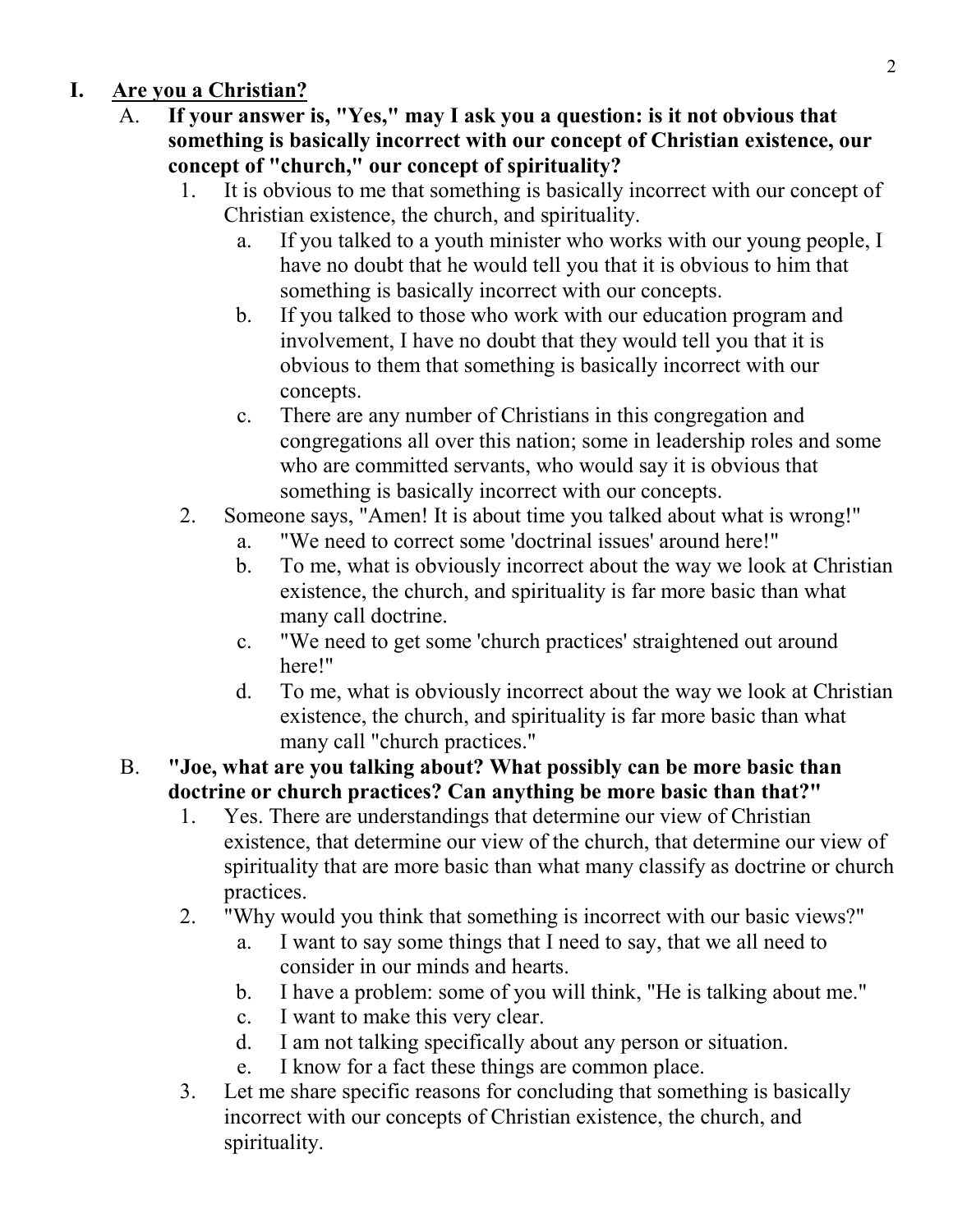- a. Too many who sit here most Sunday mornings and Sunday nights view Christian existence, the church, and spirituality as a matter of projecting an image.
	- i. Everyone in the family knows the rules.
	- ii. **Rule # 1**: "All family arguments on the way to church stop when we are within one mile of the church building."
		- a. "We can fight like cats and dogs at home or in the car any other time."
		- b. "But not on Sunday or Wednesday when we are within a mile of the church building."
	- iii. **Rule # 2**: "When we get out of the car, everybody must act like we are one, big happy family. We are not. But every one of us must act like we are on Sunday or Wednesday at the church building."
	- iv. **Rule # 3**: "Nobody can say anything to anyone about our family problems to anyone who goes to Church of Christ. If you have to fake it, fake it. We must protect our image."
- b. There are too many who think that a lifestyle of drinking, or drugs, or addictions have no relevance to spirituality.
- c. There are too many who think that pornographic habits have no influence or effect on Christian existence.
- d. There are too many who have concluded that sexual activity outside of marriage has nothing to do with faith in Christ.
- e. We Christians get our lives in horrible messes;
	- i. We Christians inflict horrible pain on ourselves;
	- ii. And we Christians struggle with the consequences of ungodly lifestyles because we allow godless influences to shape our view of life.

## C. **"What do you mean? What are you talking about?"**

- 1. Let me try to say it as plainly as I know how to say it.
- 2. Too many Christians *willingly* look at life in the same way that people who do not belong to God look at life.
- 3. Too many Christians *willingly* look at spirituality in the same way that people who are not spiritual look at spirituality.
- 4. Too many Christians *willingly* look at the church in the same way that people who have no desire to be the church look at it.
- 5. Too many Christians *willingly* look at Christian existence in the same way that people who do not want to be Christians look at Christian existence.
- 6. Too many Christians hunger to live just like people who are not godly--and just add "going to church."
- 7. It is impossible to look at life as do the godless and belong to God.
- 8. **Question:** who is influencing who in the way they look at God and spiritual existence?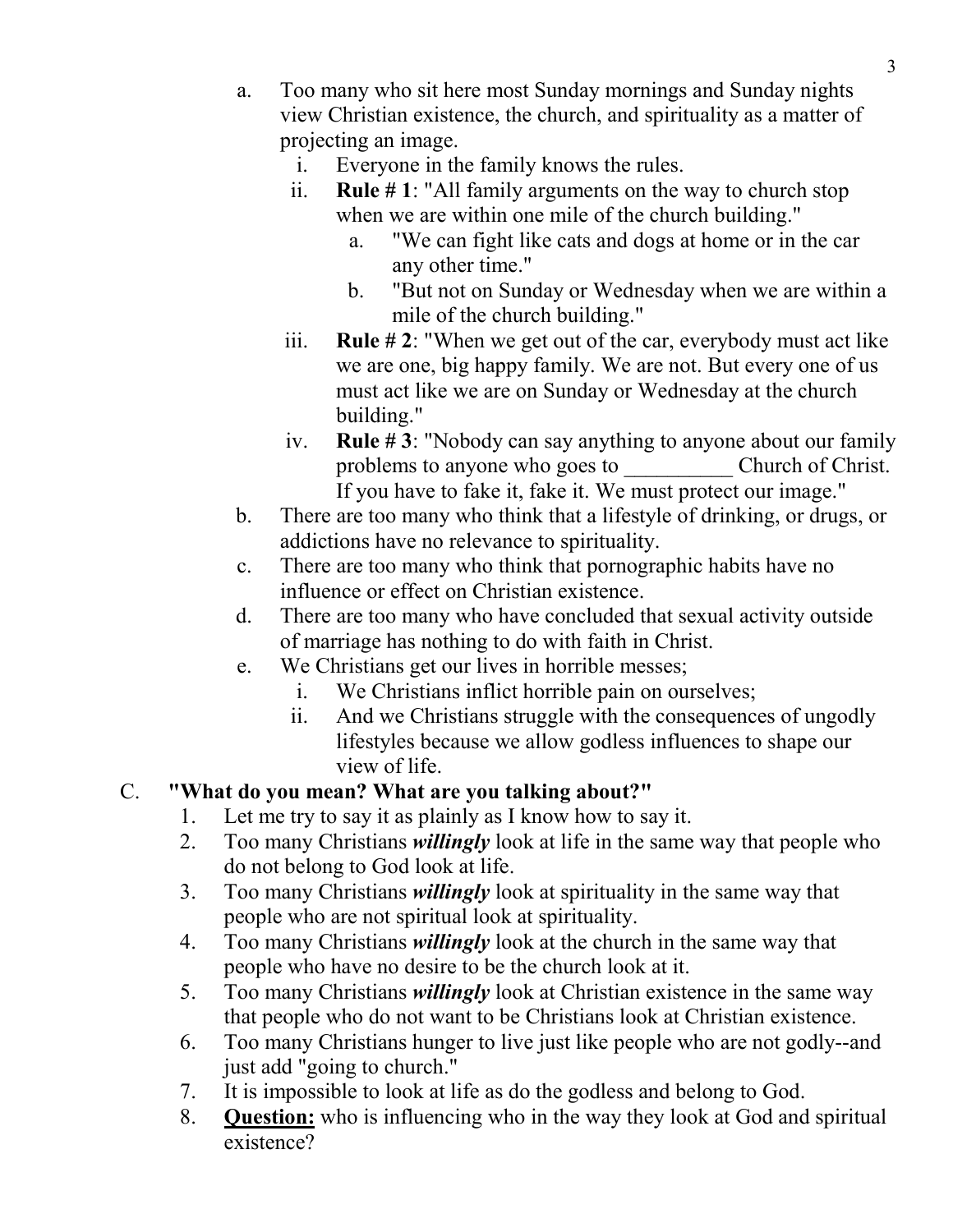## **II. A basic truth that is fundamental to spiritual existence: when a person is converted to Jesus Christ, it changes the way he or she looks at life.**

- **A. I want to share two illustrations from the Bible.**
- B. **The first illustration comes from Jesus himself.**
	- 1. I could use many of Jesus' statements, but I will use *Matthew 6:19-34*. Read with me.

Sometimes in our studies we are so focused on dissecting the thought that we never see the basic point.

- 2. What is the basic point? "People who are serious about godliness and righteousness absolutely must change the way they look at life".
	- a. "You cannot look at life the way you always looked at life and be God's people."
	- b. "I know that is the way the world looks at life, and they even tell you their view of life is God's view of life."
	- c. "But if you truly want to be God's people, you must see life differently."
- C. **The second illustration comes from Paul as he wrote to Christians whose background was in idolatry. The statement is found in Ephesians 4:17-24 (READ).**
	- 1. "You must not look at life in the same way as do people who live godless lives."
	- 2. "You cannot look at life in the same way you did when you worshipped idols."
	- 3. "Christians look at life differently; they think differently, feel differently, and have different values."
	- 4. "Christians desire to be what God created them in Christ to be--they want to be different because Christ makes it possible for them to look at life differently."
- o Too often the influences that control the minds of Christians are the values of godless forces, the pleasures of godless forces, and the standards of godless forces.
- o Many of these forces do not even pretend to be godly.
- o When I study the Bible's concepts of godliness and spirituality, and I look at our common concepts of godliness and spirituality, I grieve.
- o Our concepts too often are based on church membership, church attendance, and church programs. They are not based on *being* something. They are based on *doing* something.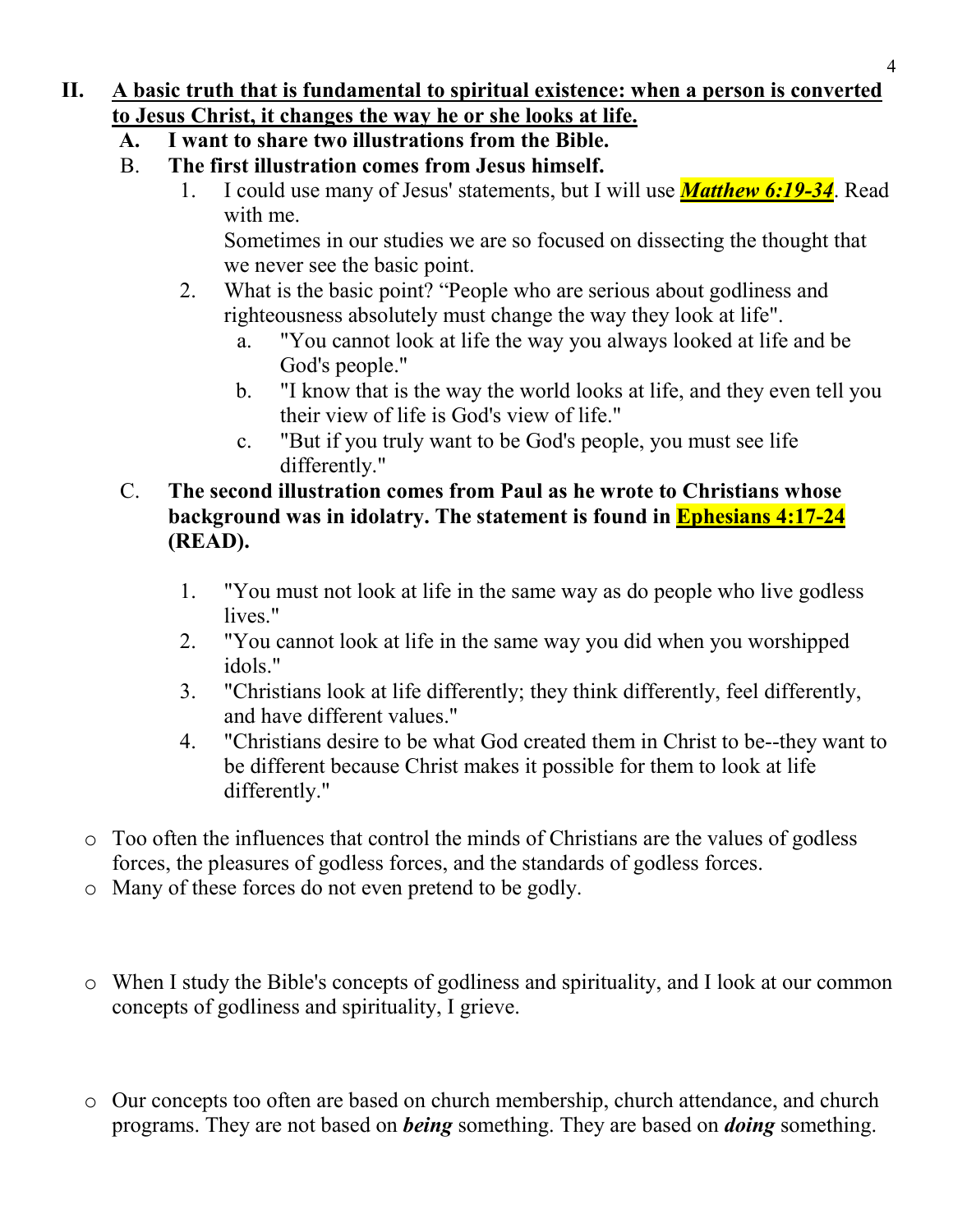- o So if we *do* what we consider to be the right things, we can live and behave like people who have no spiritual interests.
- o That is not the Bible's concept of Christianity. That is churchanity.
- o Is the church important? Absolutely!
- o Those who are in Christ are the church. Jesus died so we could be the church.
- o But we who are the church simply cannot look at life in the same way as do people who are not the church. We who seek to be godly, spiritual people in Christ cannot look at life and adopt the lifestyles of people who have no interest in being godly or spiritual.
- o If we think the difference is seen in church attendance, we do not understand godliness. If we think the difference is seen in church membership, we do not understand spirituality. If we think the difference is just a different set of rules, we do not understand righteousness.

The difference is seen in the way we use life. We use life differently because we look at life differently.

Tonight, we must change the way we look at our Christian lives.

We are here to be servants and to serve the Living God.

There are some here tonight that need to change, want to change but are scared to change for the simple reason that they're comfortable where they are.

Friends, in plain terms as someone who cares for your soul, not how much money you put in the collection plate or if you're wearing the latest in fashion, HELL IS ABOUT AS UNCOMFORTABLE AS IT GETS.